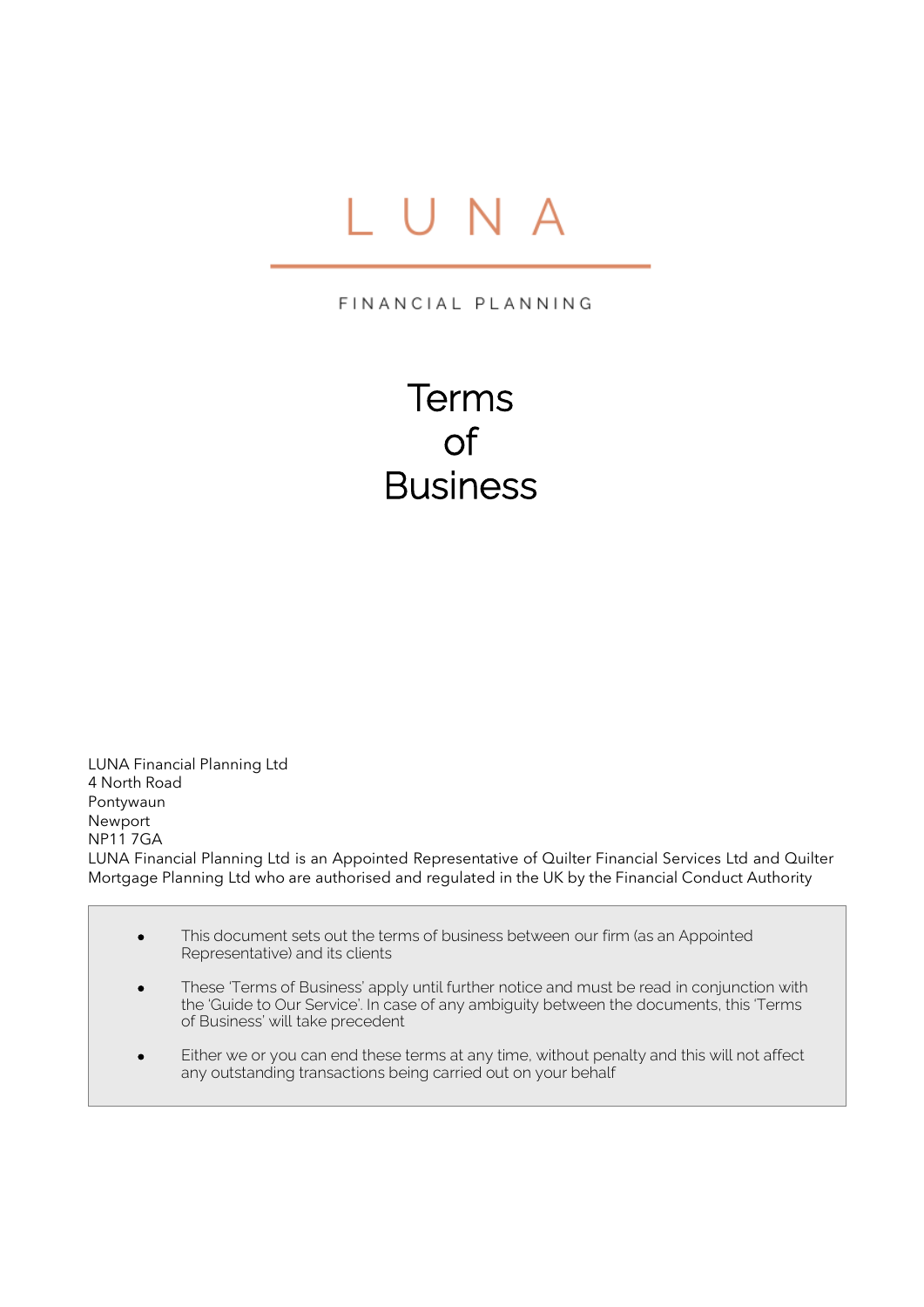# Contents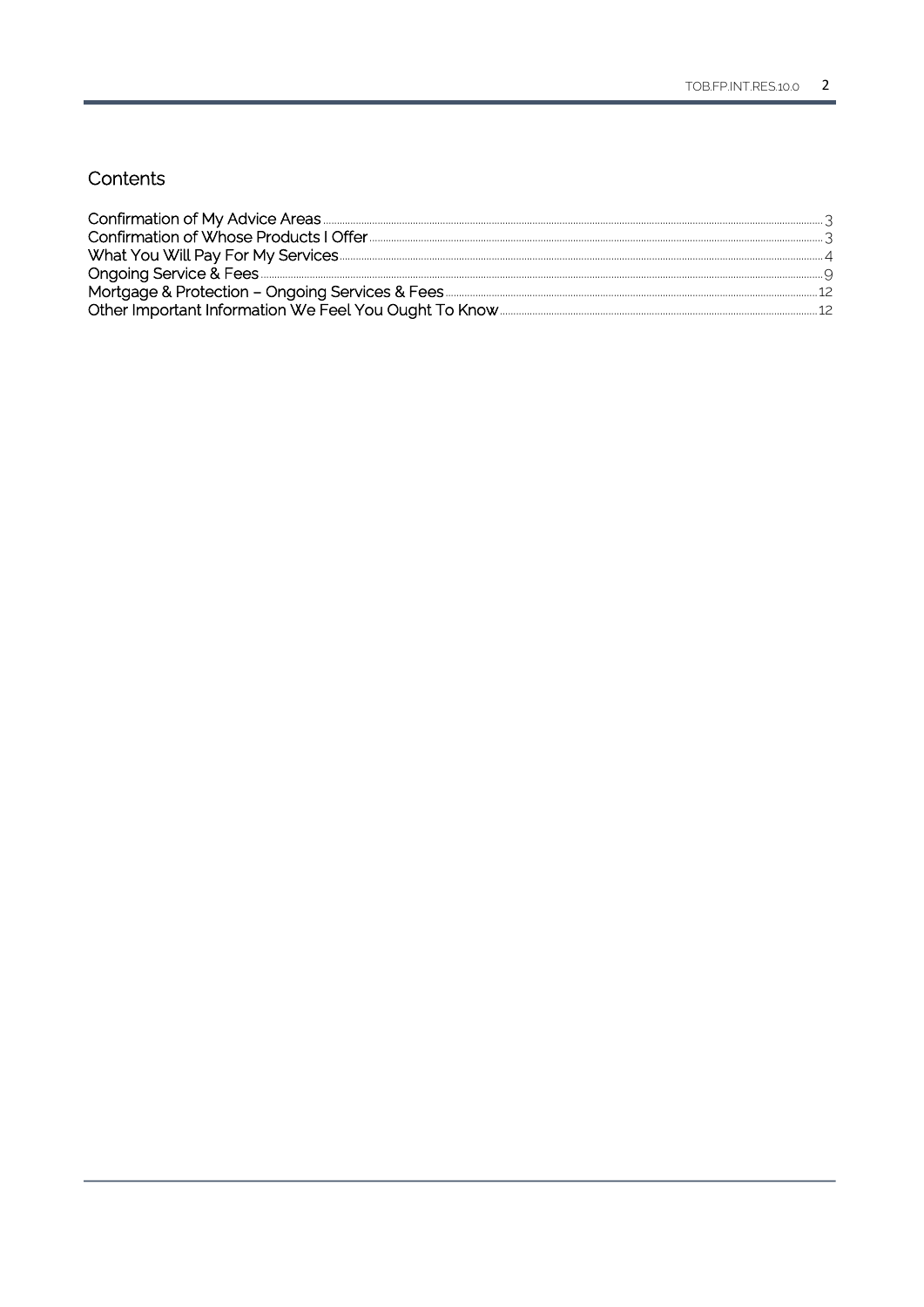# <span id="page-2-0"></span>CONFIRMATION OF MY ADVICE AREAS

| Insurance           |                                                                                                                                                                                                                                                               |
|---------------------|---------------------------------------------------------------------------------------------------------------------------------------------------------------------------------------------------------------------------------------------------------------|
| $\vert \cdot \vert$ | I will advise and make a recommendation for you after I have assessed your needs for Life<br>Assurance, Critical Illness, Income Protection, Accident Sickness & Unemployment, Home<br>Insurance, and Private Medical Insurance as an insurance intermediary. |
|                     | You will not receive advice or a recommendation from me. I may ask some questions to<br>narrow down the selection of products that I will provide details on. You will then need to<br>make your own choice about how to proceed.                             |
| Mortgages           |                                                                                                                                                                                                                                                               |
|                     | I will advise and make a recommendation for you after I have assessed your needs.                                                                                                                                                                             |
|                     | You will not receive advice or a recommendation from me. I may ask some questions to<br>narrow down the selection of products that I will provide details on. You will then need to<br>make your own choice about how to proceed.                             |
| Investment          |                                                                                                                                                                                                                                                               |
|                     | Advice – I will advise and make a recommendation for you after I have assessed your needs.                                                                                                                                                                    |
|                     | No advice - You will not receive advice or a recommendation from me. I may ask some<br>questions to narrow down the selection of products that I will provide details on. You will<br>then need to make your own choice about how to proceed.                 |

# <span id="page-2-1"></span>CONFIRMATION OF WHOSE PRODUCTS I OFFER

| Insurance                                |                                                                                                                                                                                                                                                                                                                                                                                   |
|------------------------------------------|-----------------------------------------------------------------------------------------------------------------------------------------------------------------------------------------------------------------------------------------------------------------------------------------------------------------------------------------------------------------------------------|
|                                          | We offer Life, Critical Illness, Private Medical Insurance, Income Protection, Whole of Life<br>and General Insurance products from a range of insurers.                                                                                                                                                                                                                          |
| $\blacktriangledown$                     | We offer products from the whole of the market based on a fair and personal analysis of<br>the market for Private Medical Insurance.                                                                                                                                                                                                                                              |
| $\left  \boldsymbol{\mathsf{v}} \right $ | We offer products from a range of insurers based on a fair and personal analysis of the<br>market for Life, Critical Illness, Income Protection and Whole of Life Insurance products<br>from a panel of leading insurers. Ask us for a list of insurers we offer insurance from.                                                                                                  |
|                                          | We offer General insurance* products from Paymentshield.                                                                                                                                                                                                                                                                                                                          |
| V                                        | 'If Paymentshield cannot insure you for Buildings and Contents, we may use a range of<br>other providers.                                                                                                                                                                                                                                                                         |
| Mortgages                                |                                                                                                                                                                                                                                                                                                                                                                                   |
| W                                        | Residential<br>We offer a mortgage review service that is representative of the whole of the market, but<br>not deals that you can only obtain by going direct to a lender.                                                                                                                                                                                                       |
|                                          | We do not provide advice on 2nd charge mortgages or bridging loans. Where customers<br>have a need for these types of loan, we will refer you to a specialist broker.                                                                                                                                                                                                             |
| M                                        | Business Buy-To-Let; Consumer Buy-To-let<br>We offer a mortgage review service that is representative of the whole of the market, but<br>not deals that you can only obtain by going direct to a lender.<br>We do not provide advice on 2nd charge mortgages or bridging loans. Where customers<br>have a need for these types of loan, we will refer you to a specialist broker. |
|                                          | We only offer mortgages from a limited number of lenders.                                                                                                                                                                                                                                                                                                                         |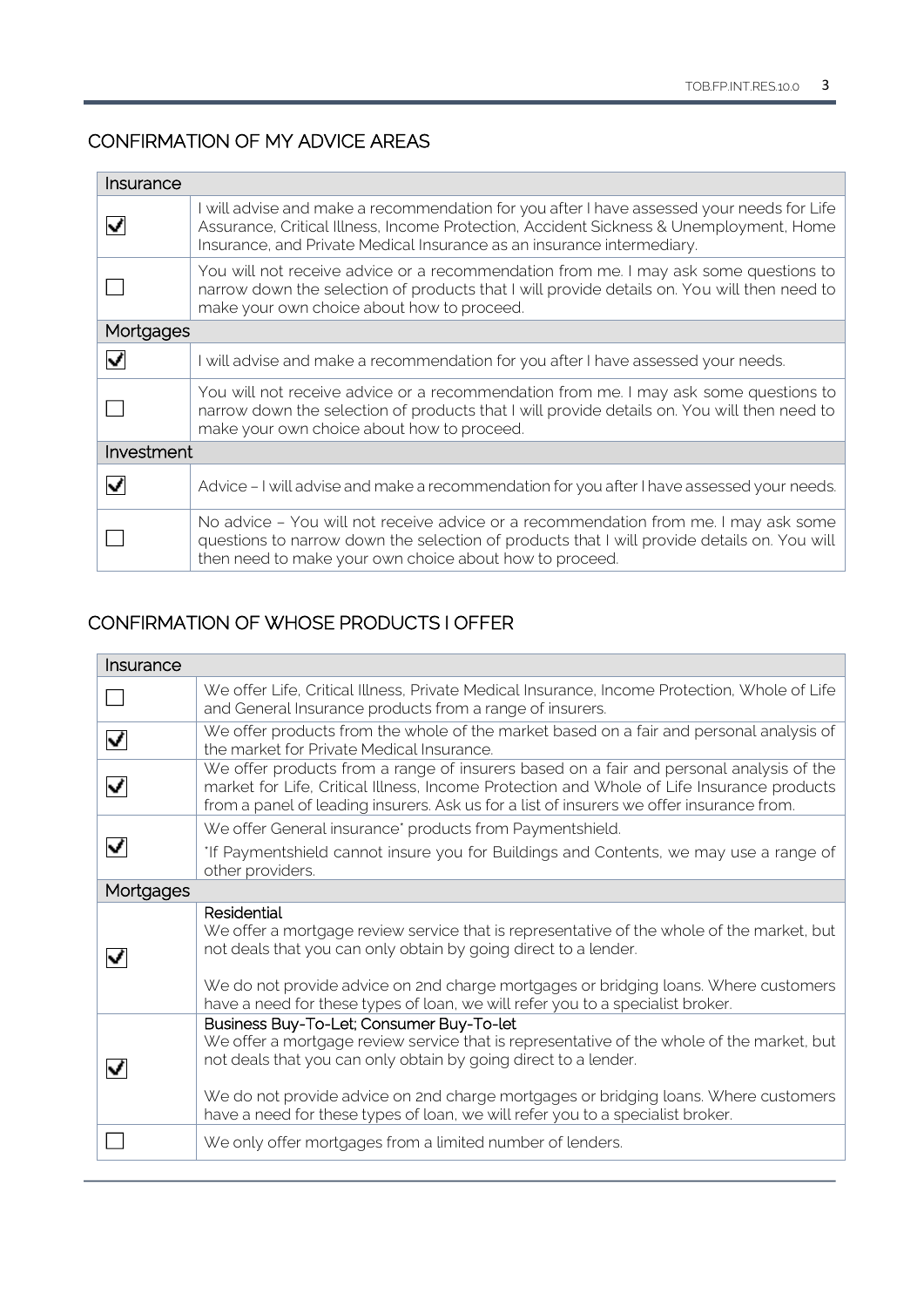|                             | We only offer mortgages from a single lender                                                                                                                                                                                                    |
|-----------------------------|-------------------------------------------------------------------------------------------------------------------------------------------------------------------------------------------------------------------------------------------------|
| Investment                  |                                                                                                                                                                                                                                                 |
|                             | Independent advice - My recommendation will be based on a comprehensive and fair<br>analysis of the market and include a sufficient range of financial instruments, structured<br>deposits, and other retail investment products.               |
| $\left  \centerdot \right $ | Restricted advice - My recommendation will be limited to suitable investment and pension<br>products from a panel of leading investment companies. I will be happy to provide you<br>with a list of the companies on the panel at your request. |

#### Unregulated Mortgages

It is important to point out that not all mortgage loans and services are regulated by the Financial Conduct Authority. Some of the advice and services we provide may relate to loans which are either unregulated or have limited consumer protection.

We will confirm to you if any product we are recommending is not regulated by the FCA.

You should note that if we are arranging a "Buy-to-Let" mortgage for you, it is very important to understand that very few Buy-to-Let mortgages are regulated by the Financial Conduct Authority (FCA).

We will confirm to you if any product we are recommending is a Business Loan; a Business Buy-to-Let; or a Consumer Buy-to-let loan.

# <span id="page-3-0"></span>WHAT YOU WILL PAY FOR MY SERVICES

| Insurance             |                                                                                                                                                                                                                                                                                                                                                                                                                                   |
|-----------------------|-----------------------------------------------------------------------------------------------------------------------------------------------------------------------------------------------------------------------------------------------------------------------------------------------------------------------------------------------------------------------------------------------------------------------------------|
|                       | A fee.                                                                                                                                                                                                                                                                                                                                                                                                                            |
| $\blacktriangleright$ | No fee for Life Assurance, Critical Illness, Income Protection, Accident Sickness &<br>Unemployment, Home Insurance, and Private Medical Insurance. We will be paid by<br>commission from the company, that has already been included in the premium.                                                                                                                                                                             |
| policy.               | You will receive a quotation which will tell you about any other fees relating to any particular insurance                                                                                                                                                                                                                                                                                                                        |
| Mortgages             |                                                                                                                                                                                                                                                                                                                                                                                                                                   |
|                       | No fee. We will be paid by commission from the lender.<br>Should you wish you can request to view the commission rates from each of the lenders<br>we have considered at the time that we make our recommendation to you.<br>NB- The amount of commission will vary depending on individual circumstances, the<br>lender and product. The exact amount of the commission will be explained to you before<br>you apply for a loan. |
|                       | For residential mortgages:<br>Fees vary according to individual circumstances and we will agree our fees with you before<br>we undertake any chargeable work. This fee is for advice, research, recommendation,<br>implementation (e.g. application, administration of arranging the loan). We will also be paid<br>by commission from the lender.                                                                                |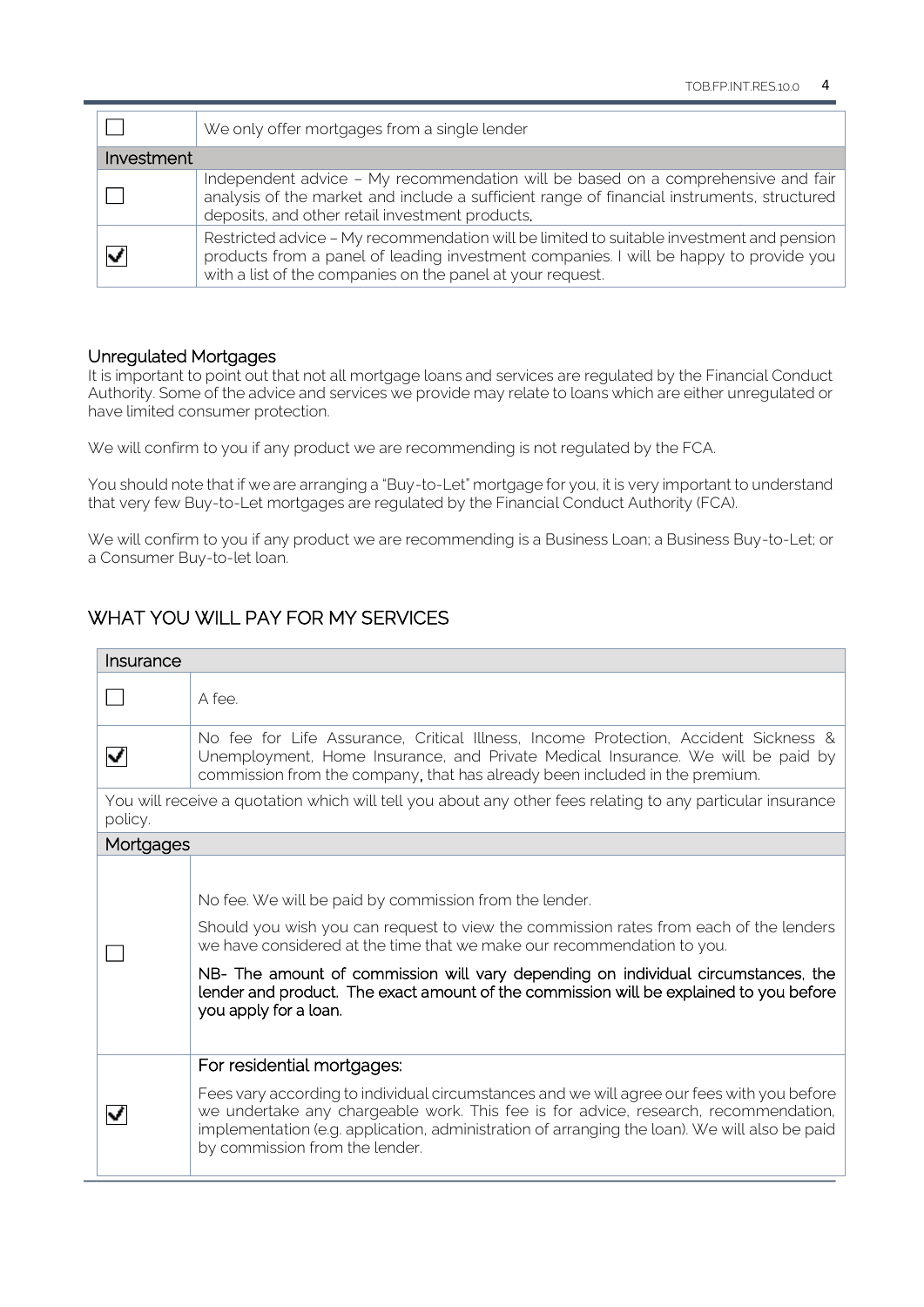|                          | We typically charge 2% of the loan amount. For example, on a loan of £100,000 we would<br>charge a maximum of £2,000. Our typical fees are £495, depending on individual<br>circumstances.                                                                                                                                                                             |
|--------------------------|------------------------------------------------------------------------------------------------------------------------------------------------------------------------------------------------------------------------------------------------------------------------------------------------------------------------------------------------------------------------|
|                          | Should you wish you can request to view the commission rates from each of the lenders<br>we have considered at the time that we make our recommendation to you.                                                                                                                                                                                                        |
|                          | NB- The amount of commission will vary depending on individual circumstances, the<br>lender and product. The exact amount of the commission will be explained to you before<br>you apply for a loan.                                                                                                                                                                   |
|                          | Business Buy-To-Let; Consumer Buy-To-let:                                                                                                                                                                                                                                                                                                                              |
|                          | Fees vary according to individual circumstances and we will agree our fees with you before<br>we undertake any chargeable work. This fee is for advice, research, recommendation,<br>implementation (e.g. application, administration of arranging the loan). We will also be paid<br>by commission from the lender.                                                   |
|                          | We typically charge 2% of the loan amount. For example, on a loan of £100,000 we would<br>charge a maximum of £2,000. Our typical fees are £495, depending on individual<br>circumstances.                                                                                                                                                                             |
|                          | Our fee is payable on offer.                                                                                                                                                                                                                                                                                                                                           |
|                          | Should you wish you can request to view the commission rates from each of the lenders<br>we have considered at the time that we make our recommendation to you.                                                                                                                                                                                                        |
|                          | NB- The amount of commission will vary depending on individual circumstances, the<br>lender and product. The exact amount of the commission will be explained to you before<br>you apply for a loan<br>Should you wish you can request to view the commission rates from each of the lenders<br>we have considered at the time that we make our recommendation to you. |
|                          | If you ask us to refer you to a specialist broker for 2nd charge lending, we will receive a<br>payment from the broker if they arrange a loan for you. The amount of the payment will<br>vary according to circumstances, and will be confirmed at the outset for your consideration.                                                                                  |
| any fees relating to it. | You will receive a mortgage illustration when considering a particular mortgage, which will tell you about                                                                                                                                                                                                                                                             |
|                          | Refund of mortgage fees                                                                                                                                                                                                                                                                                                                                                |
|                          | If we charge you a fee, and your mortgage does not go ahead, you will receive:                                                                                                                                                                                                                                                                                         |
| $\overline{\phantom{a}}$ | No refund.                                                                                                                                                                                                                                                                                                                                                             |
| Investment               |                                                                                                                                                                                                                                                                                                                                                                        |
| $\overline{\phantom{a}}$ | Standard fees - where you wish to take advantage of our full advice process, or our ongoing<br>service options. These are shown by way of implementation and ongoing service fees, and<br>it is likely that no VAT is due on these fees.                                                                                                                               |
| $\blacktriangledown$     | Ad hoc fees - where you do not wish to subscribe to an ongoing service, or where you want<br>specific advice or project work. It is likely that VAT may be due on these fees.                                                                                                                                                                                          |

specific advice or project work. It is likely that VAT may be due on these fees.

# INVESTMENT FEES - STANDARD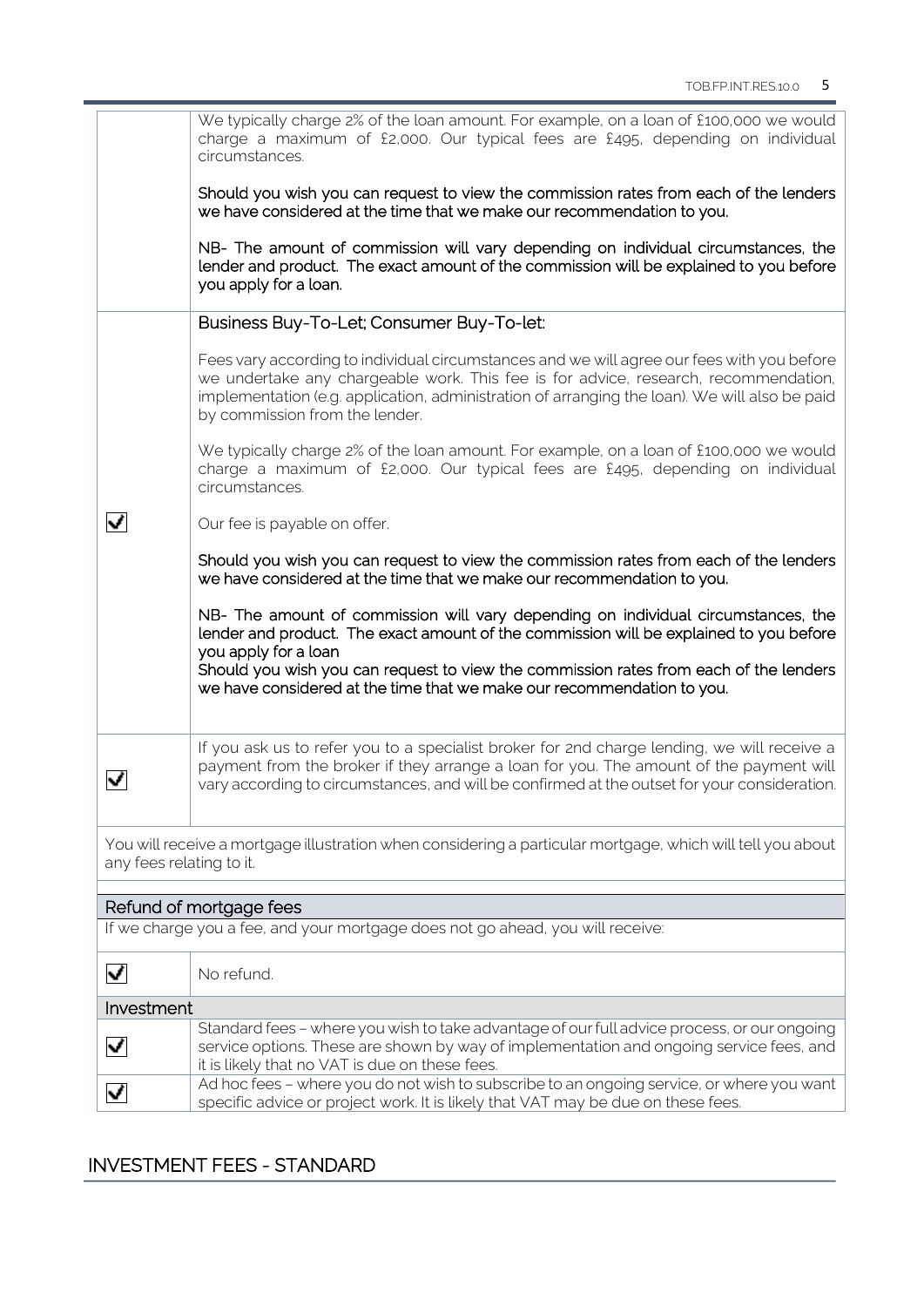As your adviser I will be paid by you for the advice I give you both initially and ongoing.

You will not incur any fees until we have agreed what they will be.

The sections below set out the different ways in which I can calculate the correct level of fee for the initial advice. Only one of these will apply and once I have a better understanding of your situation I will confirm the appropriate fee structure and be able to give you the actual fee amount that will apply to you.

I am not able to receive or retain any other inducements from a product provider. Should I receive any additional fee, commission, monetary or non-monetary benefit as a result of a recommendation made to you I will return this to the product provider or transfer it to you (as appropriate) and attempt to stop further payments/inducements being received.

We will act as the intermediary between the product provider(s) and you with a view to arranging the purchase of the Retail Investment Products as we have agreed.

Unless otherwise explained the fees below will cover a full advice process: understanding your current situation, objectives, attitude to risk, research to identify suitable solutions, documenting our recommendations and implementing the agreed solutions.

Fees for the design, production and implementation of a financial strategy are calculated as follows:-

## Initial Fees:

#### 1.Percentage of amount invested

#### In Respect of Lump Sum Investments and Single Premium Pensions

The fee is calculated according to the size of the transaction, as set out below:-

When our work involves investing a lump sum of money, our typical fees are:

- ➢ 3% on first £100,000
- ➢ 2% on the next £100,000 and
- $\triangleright$  1% on any balance

For example, a £250,000 investment would be a total fee of £5,500 (calculated as £3,000 + £2,000 + £500).

Our typical charge is 3% of the sum invested, which for an investment of:

- $\triangleright$  £75,000 would be £2,250 and for
- $\geq$  £100,000 would be £3,000

As there is a minimum amount of work involved with even relatively small sums to be invested, the percentage is typically higher for smaller investments, such as with an ISA.

The above fees may be subject to a minimum initial advice fee of £600.00

Should you invest through regular contributions, our range of fees taken over 12 months are:

- ➢ 50% of the first £250 of monthly contributions
- ➢ 30% of the next £500 of monthly contributions
- ➢ And 10% over £750pm.

Our typical fee is 50% of the first year's contributions

For a regular contribution of £150 per month, this would equate to £900 (12 x £150 x 0.5)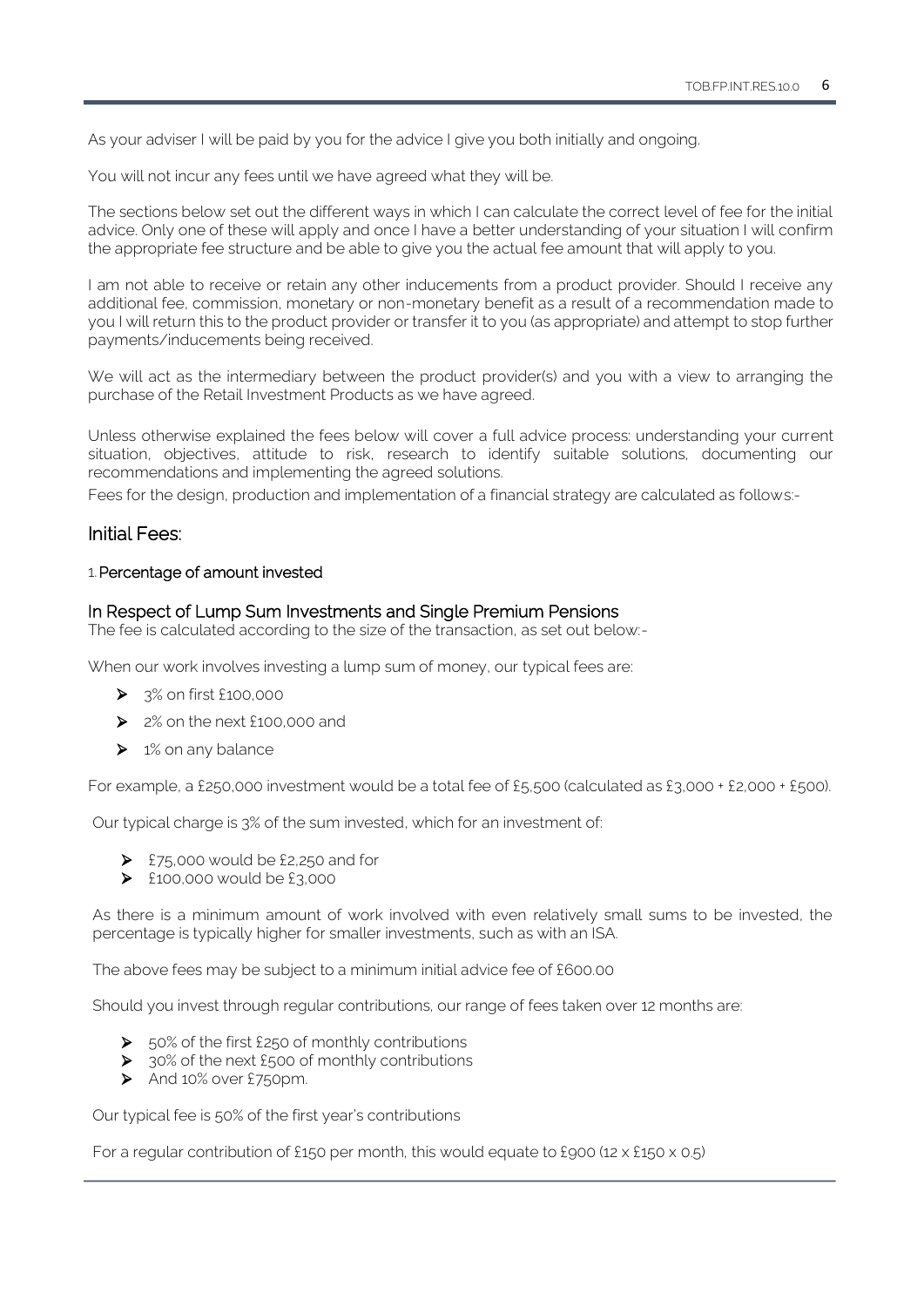For contributions above £250 per month our typical charge is 30%

For a regular contribution of £300 per month this would equate to £1,680. (12 x £250 x 0.5 plus 12 x £50 x 0.3)

The fees outlined above are raised when the investment is made, and it is likely that no VAT is due on these fees.

The above fees may be subject to a minimum initial advice fee of £600.00

[If you ask us to stop work after agreeing to these fees you may be invoiced for the time spent on your case before we receive your instructions using the hourly rates detailed below.

If detailed recommendations with illustrations have not been provided and discussed with you at this point; it is likely that VAT is due on these fees.

#### 2.Hourly Rate

Our fee may be based on the amount of time involved to undertake work at the following hourly rates:

- Advice Diploma (£200]
- Paraplanning support [£75]
- Travel and Administration [£50]

Based on our experience and the anticipated complexity of your circumstances we will give you an estimate of the cost for pieces of work in advance of starting chargeable work and will not exceed this estimate without your clear agreement.

The typical time involved to complete the advice process in our offices by a diploma qualified adviser for a client with a single investment or to set up a pension arrangement will be:

Adviser – 6 hours at a cost of £1,200 Paraplanner – 5 hours at a cost of £375 A total of £1,575

For a Pension Transfer from two ceding schemes, in our offices, it will be:

Adviser – 3 hours at a cost of £600 Paraplanner – 8 hours at a cost of £600 A total of  $f1,200$ 

If you ask us to stop work after agreeing to these fees you will be invoiced for the time spent on your case before we receive your instructions.

If detailed recommendations with illustrations have not been provided and discussed with you at this point; it is likely that VAT is due on these fees.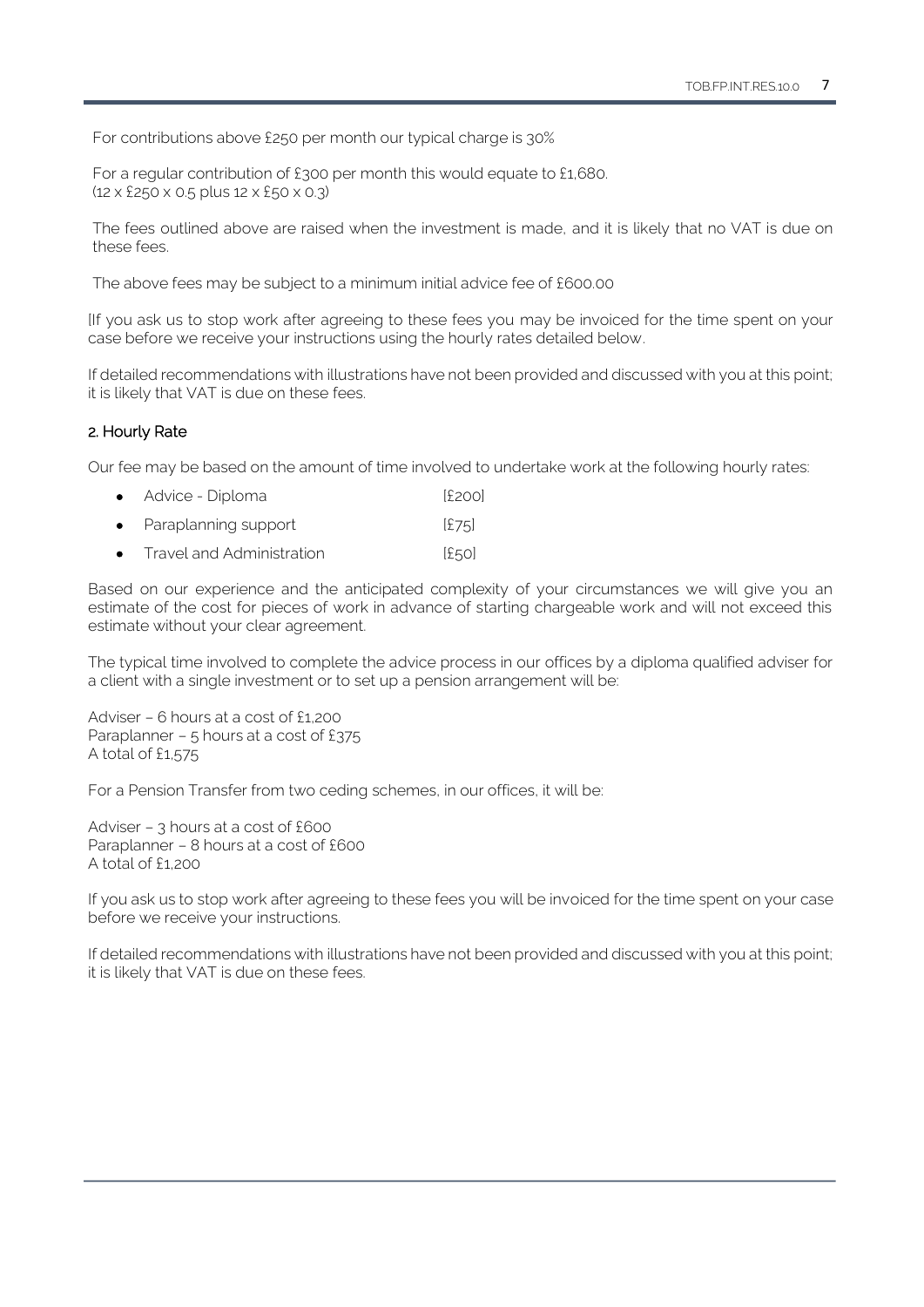#### 3. Fixed Rates

#### We offer a range of advice services at fixed rates, set after an initial consultation. Full details of all fixed price services available will be provided on request but our typical fees for two levels of Financial Review are:

#### Full Financial Review £1,900

A fully documented review of a your assets and liabilities and net worth; current and projected income and expenses (e.g. projected into retirement); insurance policies, retirement provision and other investments, including an analysis of current product and fund features and estimated inheritance tax liabilities with generic recommendations to meet the your broad financial objectives.

#### Basic Financial Review £950

A simple documented review of current arrangements in relation to your objectives, orientated to meet a particular need (such as retirement income) with generic recommendations

If no further work is undertaken leading to an actual investment; it is likely that VAT is due on these fees.

Fees calculated using an hourly or fixed rate may be paid directly or be converted to a % of a subsequent investment, facilitated by the Product Provider.

#### Cashflow Analysis - £995

Bespoke report which shows future cashflow predictions based on current and future income and expenditure patterns to age 100. This will show how long a particular investment or pension income could last through retirement or assist with Estate Planning.

#### Minimum Fees & VAT

The fees outlined above are raised when the investment is made and will NOT be subject to VAT

Any variation to this amount will be confirmed in writing to you before proceeding further. This may be for example for larger or more complex loans, or where your personal situation is more complex regarding income sources, taxation, residence, and credit rating.

#### Existing client discount:

We are committed to treating clients fairly. Our research has shown that the time it takes to work with a new client is longer than an existing client, mainly related to getting to know them to advise them comprehensively.

To reflect that and to reward the loyalty of our existing clients, we offer the following:

Discounts on implementation fees of 10%

An existing client is defined as:

A client who has implemented mortgage business with your adviser in the last 3 years, or a non-mortgage client who has effected a plan where we had received ongoing income (trail commission or fee) in the previous 12 months.

#### Family member discount:

Retaining your wealth and ensuring it is passed on as ethically as possible to the right people at the right time is key for all our clients. To help facilitate that it is beneficial to know as much about your family unit that is appropriate to your circumstances so that we can help at that critical time. To assist with this we also offer:

• Discounts on implementation fees for family members of 10%.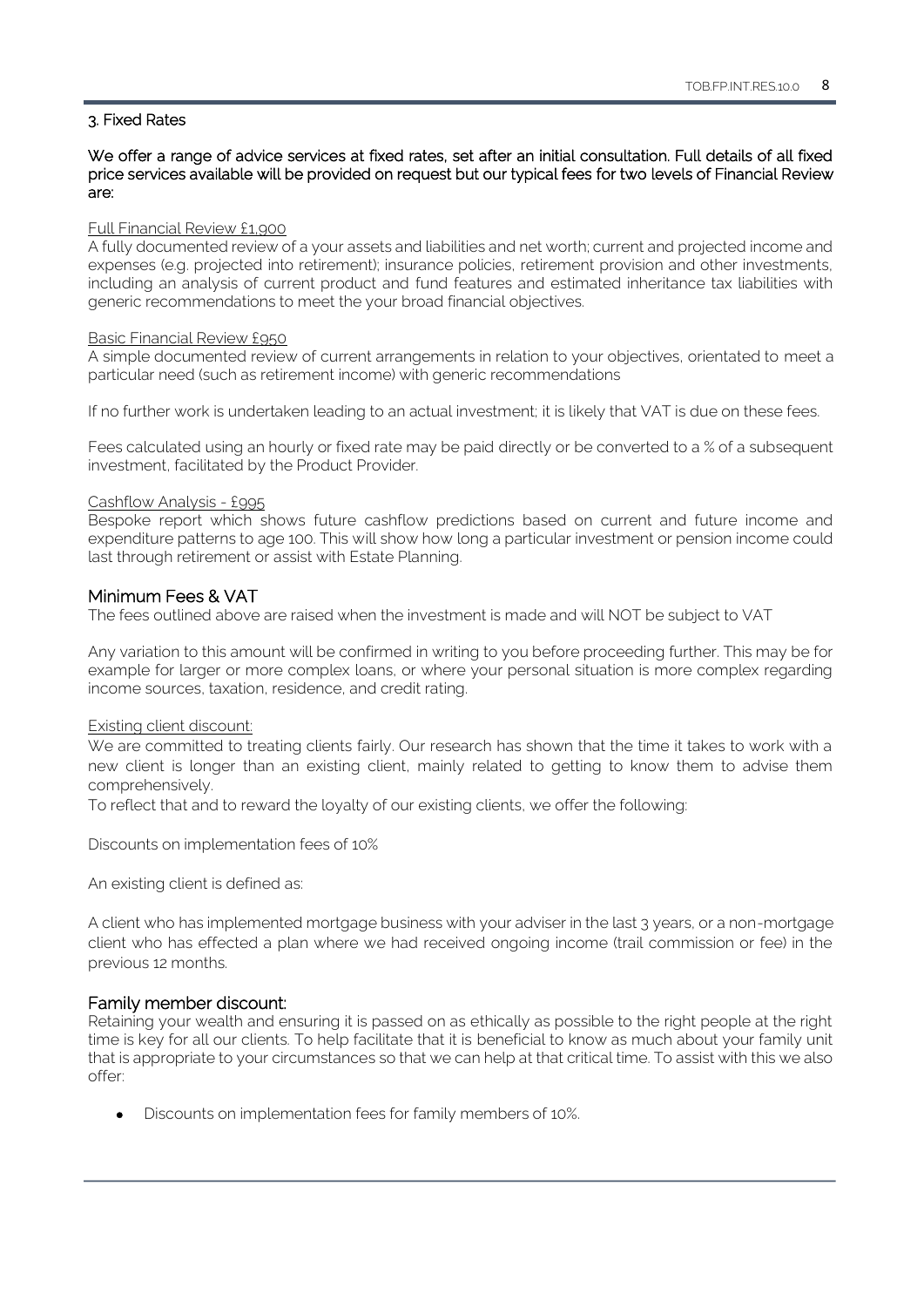A family member includes a person's parents, spouses, siblings, children, grandparents and grandchildren, whether connected by birth, adoption, guardianship, marriage, civil partnership or cohabitation"

## Implementing Investment Solutions

As with most investments there is a risk of loss, especially in the short-term (over periods of less than five years). If you need access to your money in the very short-term, then holding it in a risk-free bank account could be the right course of action. We will discuss these options with you, as well as providing a detailed suitability report for you to read in your own time, before we implement our recommendations. This will help ensure you understand the advice you have been given. Of course, if you have any questions, we will be happy to help. You are not obliged to implement any of our recommendations. However, we may still charge a fee for our advice.

When we arrange an investment for you it will typically be made into a collective investment fund. These funds have a range of different investment strategies so we will recommend one that aligns with your attitude to risk and the period of time you wish to invest for.

These funds will typically be bought via an investment platform that we recommend for you. Once we have completed the advice process the investment will be made for you in a timely manner, and in accordance with our Best Execution Policy. For example, for the majority of collective investments, they will be bought or sold at the next Valuation Point (typically 12.00 Midday) the next business day, after the instruction has been received by the platform.

Once we have agreed on an appropriate solution, we will provide you with full details of the investment fund, platform, and all associated costs.

# <span id="page-8-0"></span>ONGOING SERVICE & FEES

Set out below are the detailed elements for the indicative levels of ongoing service that we deliver to our clients. You can if you wish to, add or enhance levels of service with your adviser if you feel appropriate. Our fees for these services can be seen below:

| <b>LUNA Ongoing Service</b><br>(Includes All Assets under<br>Management) | A comprehensive service aimed at initial analysis, recommendation and<br>implementation in line with a client's immediate and ongoing needs.<br>With ongoing review and recommendation, this is a service to adapt to<br>a client's changing needs and circumstances.                                                            |
|--------------------------------------------------------------------------|----------------------------------------------------------------------------------------------------------------------------------------------------------------------------------------------------------------------------------------------------------------------------------------------------------------------------------|
| Ongoing Fee 0.8% of FuM                                                  | Our offering includes an annual face to face review and opportunities<br>to ensure clients are kept informed of performance, and plans<br>maintained in line with client's circumstances and objectives. This may<br>well include consultations with other specialist advisers.<br>This is charged on investments up to £400,000 |
| Ongoing Fee 0.70% of FuM                                                 | Our offering includes an annual face to face review and opportunities<br>to ensure clients are kept informed of performance, and plans<br>maintained in line with client's circumstances and objectives. This may<br>well include consultations with other specialist advisers.<br>This is charged on investments above £400,000 |

At a review, we will cover:

- Assessment of personal circumstances
- Review of your goals & objectives
- Reassessment of your attitude to investment risk/return & market sectors (asset allocation)
- Review of investment performance & holdings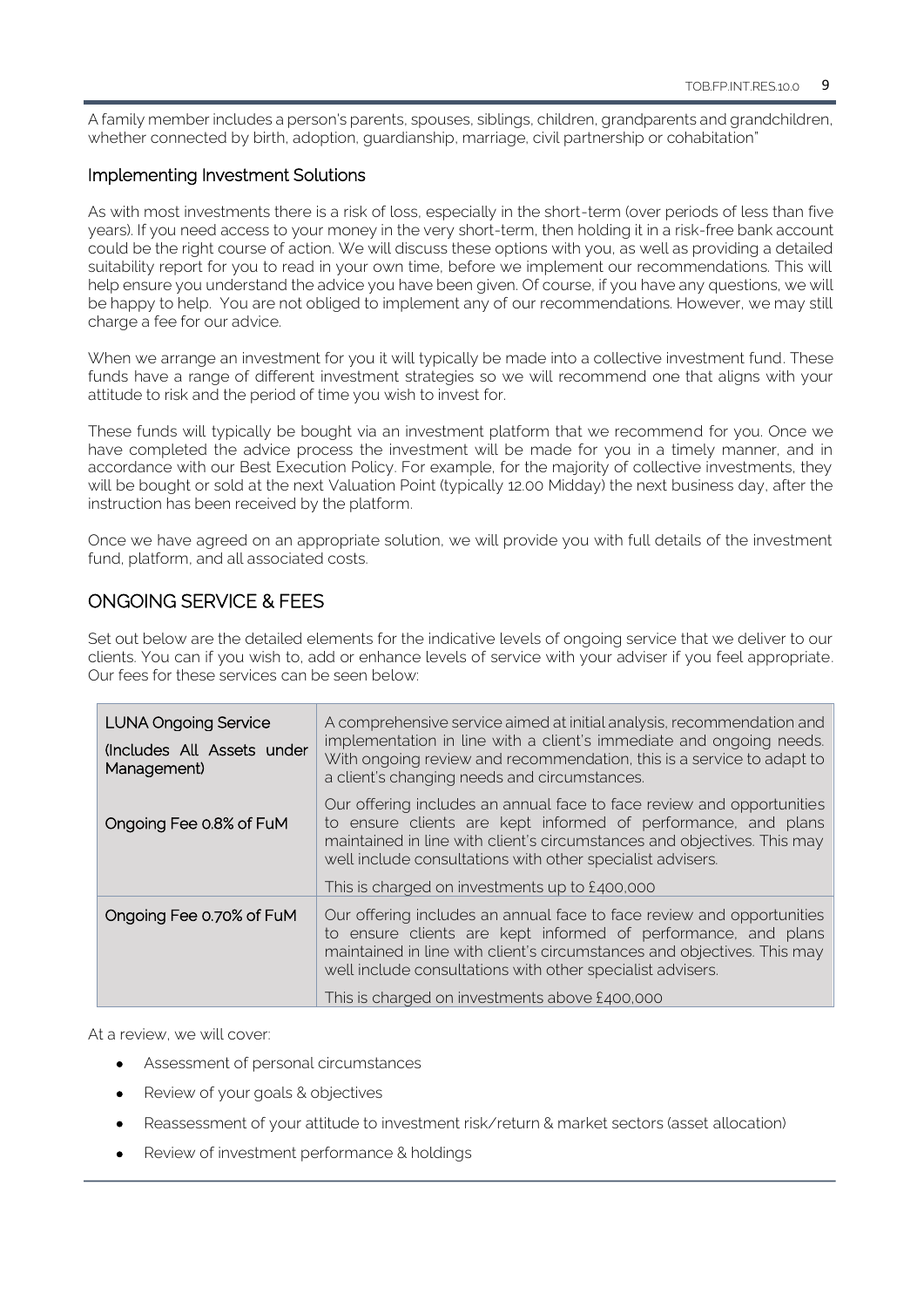- Valuations & investment commentary
- Where appropriate, recommendations in order to keep your new/existing\* plans in line with your objectives

\*Advice on new investments/savings will be subject to our 'initial fees' as shown under our 'Investment Fees - Standard' section earlier.

Service will include recommending changes to existing investments to help meet your goals at an acceptable level of investment risk, providing fund analysis and valuations and a wide range of associated ad hoc services.

All service levels include an annual review, as confirmed in the table below:

| ON GOING SERVICE OFFERING                                                                      | 0.80% Ongoing | 0.70% Ongoing |
|------------------------------------------------------------------------------------------------|---------------|---------------|
| Keeping you informed with pertinent and relevant information                                   | <b>YES</b>    | <b>YES</b>    |
| Annual valuation of plans invested via ourselves                                               | <b>YES</b>    | <b>YES</b>    |
| Telephone and e mail access to your adviser included                                           | <b>YES</b>    | <b>YFS</b>    |
| Option of an annual telephone review of your plans                                             | <b>YES</b>    | <b>YES</b>    |
| Annual Face-to-Face review meeting                                                             | <b>YFS</b>    | <b>YFS</b>    |
| Liaising with your other professional advisers i.e. legal, accountancy<br>without extra charge | <b>YFS</b>    | <b>YFS</b>    |
| <b>Annual Service Charge</b>                                                                   | 0.80%         | 0.70%         |
| Minimum fees that may apply                                                                    | £3.200        | N/A           |

Please note that as the fee is based the investment value, the actual amount we received will increase (or decrease) in proportion to any increase (or decrease) in the value of your portfolio.

Please note, ongoing fees on investments above £400,000 will be charged at 0.5% with no maximum charge applicable.

#### Examples of Ongoing Fees

If we look after you via our LUNA service (as detailed above) & your investments are valued at £50,000, our fee is 0.80%. Therefore, the annual payment to us will be £400.

If we look after you via our LUNA service (as detailed above) & your investments are valued at £500,000, our fee is 0.70%. Therefore, the annual payment to us will be £3,500.

#### The elements that make up your ongoing servicing package are subject to alteration; I will notify you in advance and in writing if any of these aspects change.

#### Impact of Fees

When you make an investment there will be costs involved which will impact on your investment returns. These costs will typically comprise of the platform charge, the fund managers charge and our advice fee. As a typical example these charges may amount to 2.5% a year, so your investment return will be reduced by this amount each year. Your personalised illustration will clearly show the actual costs that will apply to your investment.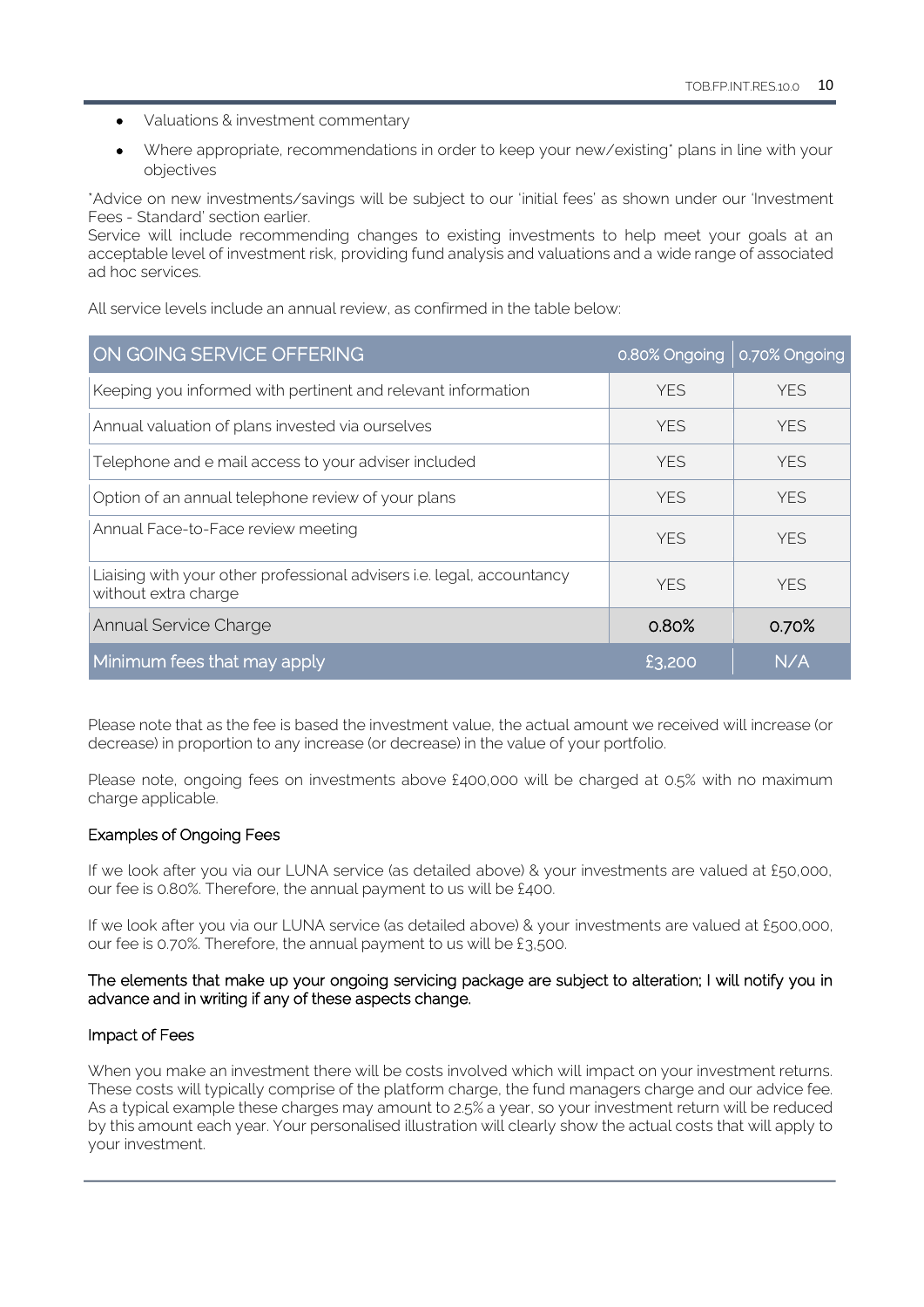# Investment Fees – Ad Hoc / Where No Ongoing Service In Place

If you do not wish to subscribe to an on-going service, we provide many services on an 'ad-hoc' basis. Should you require any services as noted below, or bespoke work to be carried out, we will be able to tailor a specific service. Please note that implementation fees are in addition to the examples shown below.

An additional fee may be required, typically calculated in accordance with our hourly rates, as shown at the bottom of the table below.

Prior to any work being agreed and carried out we will give an indication of the approximate amount of time that these tasks might take. These additional fees might be paid by single payment (e.g. by cheque), charged from your investment plan(s) or via regular monthly retainer payments (e.g. standing order).

Fees will depend on individual circumstances, but are typically:

| Face to face meeting to review your financial planning, confirm your existing £750<br>provisions, and identify areas of need and/or concern    |               |
|------------------------------------------------------------------------------------------------------------------------------------------------|---------------|
| Advice and recommendation to address an agreed area of need / concern £750<br>(e.g. retirement planning, estate planning, investment solution) |               |
| Additional research fee per existing pension scheme                                                                                            | £250          |
| Advice on withdrawing money from your retirement funds                                                                                         | £500          |
| Regulatory & taxation updates                                                                                                                  | £49 p.a.      |
| Annual valuation                                                                                                                               | £152          |
| Annual risk profile questionnaire                                                                                                              | £252          |
| Annual telephone advisory update                                                                                                               | £403          |
| Additional reviews per session                                                                                                                 | £400          |
| Quarterly E-Newsletter facility                                                                                                                | £30 p.a.      |
| Pure time related rate work per hour                                                                                                           | £150          |
| Implementation fees                                                                                                                            | Standard fees |

e.g. A client has invested £100,000 and did not wish to be part of our ongoing advice services. Should the client ask for further advice on the original investment in the future, the fees from the table that would typically apply are:

'Face to face meeting' to review your financial planning, confirm your existing provisions, and identify areas of need and/or concern = £750 plus 'Advice and recommendation' to address an agreed area of need / concern (e.g. retirement planning, estate planning, investment solution) = £750 plus

Implementation fees will also apply as per the standard fees (e.g. 3% of £100,000) = £3000

Total fee = £950 + £950 + £3,000 = £4,900

#### *Please note that these services on their own are likely to attract Valued Added Tax (VAT), in accordance with current HMRC (Her Majesty's Revenue and Customs) guidelines.*

Where any of the above services are included in an ongoing service option, you will not be charged separately for these services.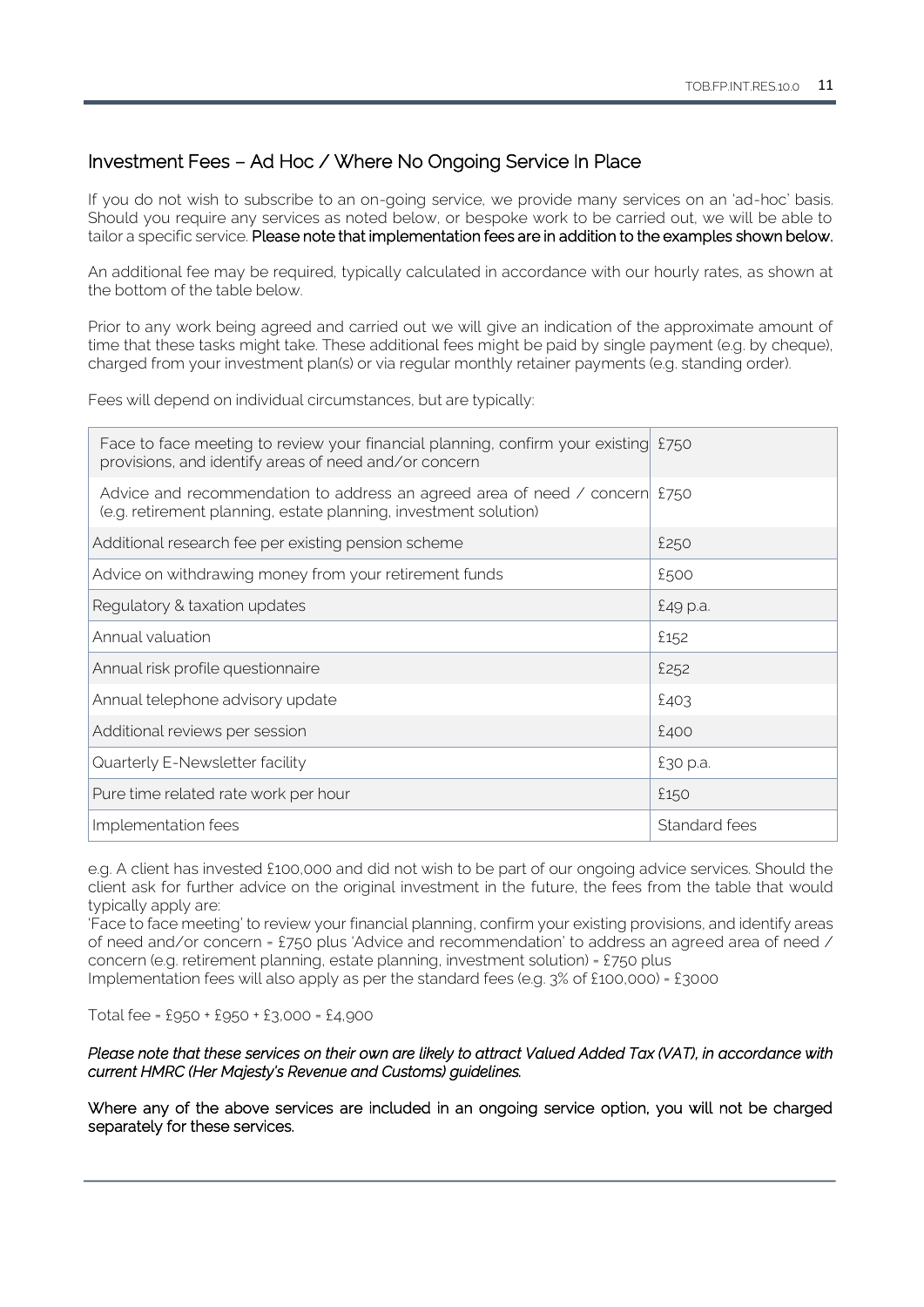# <span id="page-11-0"></span>MORTGAGE & PROTECTION – ONGOING SERVICES & FEES

Set out below are the details for the ongoing service that we deliver to our clients. You can if you wish to, add or enhance levels of service with your adviser if you feel appropriate (usually for an agreed fee).

There is no fee for the following level of service, as we will have been paid commission from the mortgage lender or insurance provider at inception of your mortgage or protection plans.

- 1. Communication In order to provide you with a high-quality service we may want to contact you regarding items we consider are of interest to you, or to make you aware of new opportunities. If this happens, we would like to contact you
- 2. Protection It is important to ensure your current protection plans and provisions remain in line with your requirements, which may change over time.
- 3. Mortgages If we do not review your borrowing, you may end up paying more than you need to for your loans. We aim to contact you before any special terms of your mortgage expire. Ideally this will be 6 months beforehand. We encourage you to contact us should your financial circumstances change in the meantime.

We will make reasonable endeavors to contact you. Please be aware that should we not be able to review your mortgage before the end of any special term, this may result in you paying considerably more for your loan.

# <span id="page-11-1"></span>OTHER IMPORTANT INFORMATION WE FEEL YOU OUGHT TO KNOW

#### If You Are Not Happy With Our Service

If you have a complaint about your Adviser or any financial advice you have received from your Adviser, please contact us:

In writing: Quilter Financial Planning Complaints Department Riverside House The Waterfront Newcastle upon Tyne NE15 8NY

Email[: QFPcomplaints@quilter.com](mailto:QFPcomplaints@quilter.com) Tel: 0191 241 0700

We will be happy to provide you with a summary of the internal procedures for handling complaints, this is available without charge upon request.

If you cannot settle your complaint with us, you may be entitled to refer it to the Financial Ombudsman Service (e.g. if we arranged insurance or a regulated mortgage product).

The Financial Ombudsman Service can be contacted as follows: The Financial Ombudsman Service, Exchange Tower. London E14 9SR

Telephone: 0300 1239123 Email: [complaint.info@financial-ombudsman.org.uk](mailto:complaint.info@financial-ombudsman.org.uk) [www.financial-ombudsman.org.uk](http://www.financial-ombudsman.org.uk/)

You should note that if your Buy-to-Let Mortgage is not regulated by the FCA, you will NOT be entitled to refer the complaint to the Financial Ombudsman Service.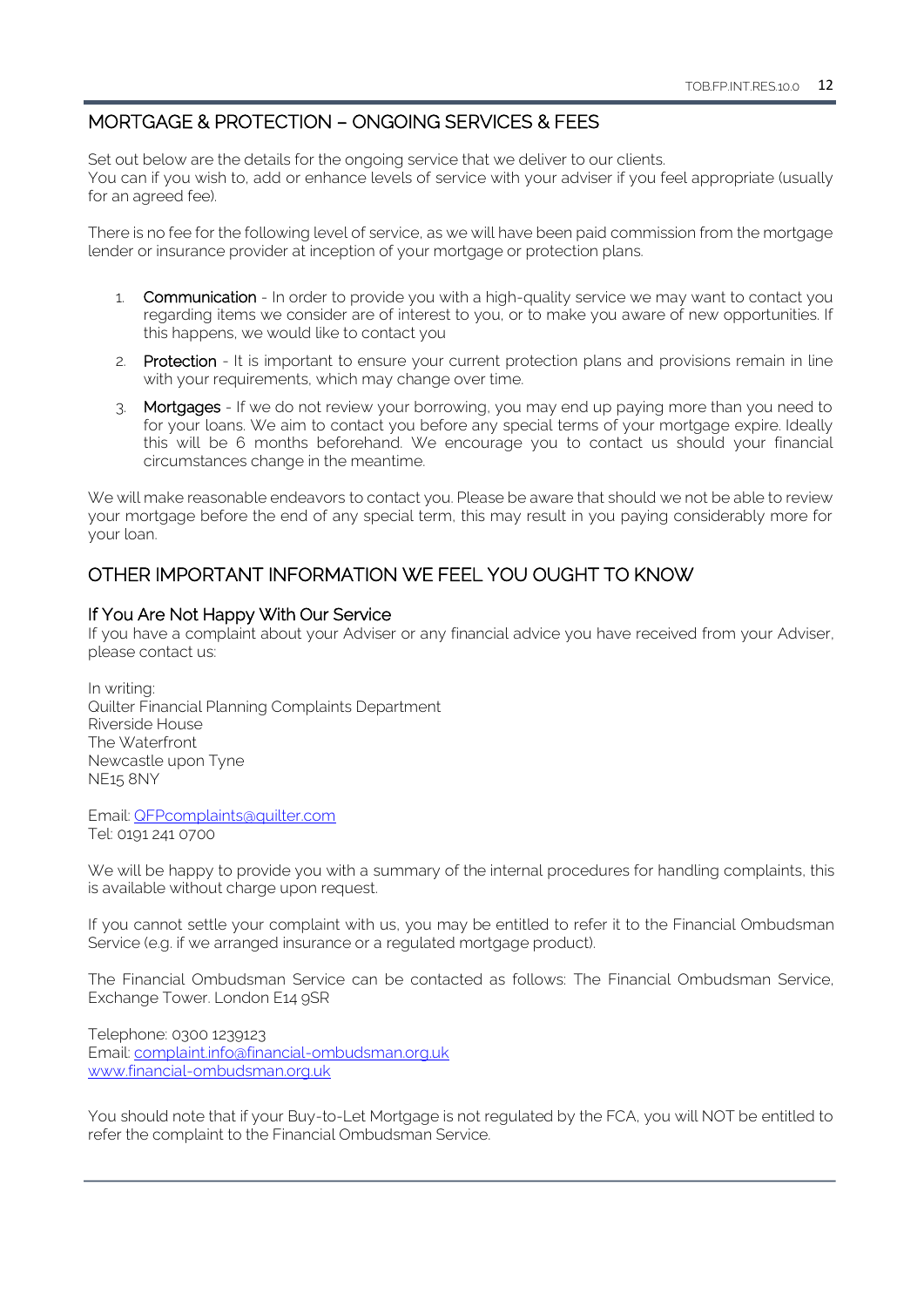This is the current process. Should it change we will notify you the next time we meet by issuing you with an updated version of this document. If, however, you want to have the updated version sooner you can request them at any time, and I will provide you with the updated compensation process.

#### Our Regulator - The Financial Conduct Authority

We are an appointed representative of Quilter Financial Services Limited (FCA Register number is 440703) and Quilter Mortgage Planning Limited (FCA Register number 440718), Senator House, 85 Queen Victoria Street, London, EC4V 4AB which is authorised and regulated by the Financial Conduct Authority.

The permitted business of Quilter Financial Services Limited and Quilter Mortgage Planning Limited is advising on and arranging pensions, investments, mortgages, life assurance and general insurance.

You can check this on the FCA's Register by visiting the FCA's website <https://register.fca.org.uk/s/> or by contacting the FCA on 0300 500 8082.

The FCA address is: 12 Endeavour Square, London. E20 1JN

#### Client Classification Levels For Your Protection

The FCA has rules which affect the rights you have as a customer. In our dealings with you we will be representing you as the customer, rather than acting on behalf of an insurer.

We classify all our individual customers as 'retail' customers. The range of financial products and investments we recommend are tailored to meet the needs of retail customers. You will have rights under the Financial Ombudsman Service (FOS) and the Financial Services Compensation Scheme (FSCS). These rights will apply to the provision of the advice we provide.

In most cases these rights will also apply to the products we recommend. However, there are some exemptions for specialist products such as Enterprise Investment Schemes and Venture Capital Trusts. Your adviser will let you know if the product recommended will not have rights under the FOS or FSCS.

There are other classifications of customer that don't have these rights. These are "professional" customers and "eligible counterparties".

You have the right to be classified as a professional client and revoke this status on request. Should you feel you have the skills knowledge and experience to be a Professional client and don't wish to have the same protection afforded to retail clients, please let me know and we will complete the forms necessary to reclassify you.

If you have any questions regarding your classification (e.g. if you are a large company), please write to Quilter Financial Planning Compliance Department, Riverside House, The Waterfront, Newcastle upon Tyne, NE15 8NY, or to the Financial Ombudsman Service and FSCS.

#### Client Money Peace of Mind

We do not handle Client Money. We never handle cash and will only accept a cheque made out to us in settlement of Advice and Service fees. Our preferred method of payment is via bank transfer.

#### Your Duty of Disclosure

Any financial advice we provide will be based on your personal financial circumstances and objectives. It is important that the information you give us is both accurate and a true reflection of your current circumstances.

It is your responsibility to provide complete and accurate information to a provider (a provider being for example, an organisation that provides insurance, mortgage, or investment related plans).

It is important that all statements made on any proposal form, or on any additional documentation are full and accurate.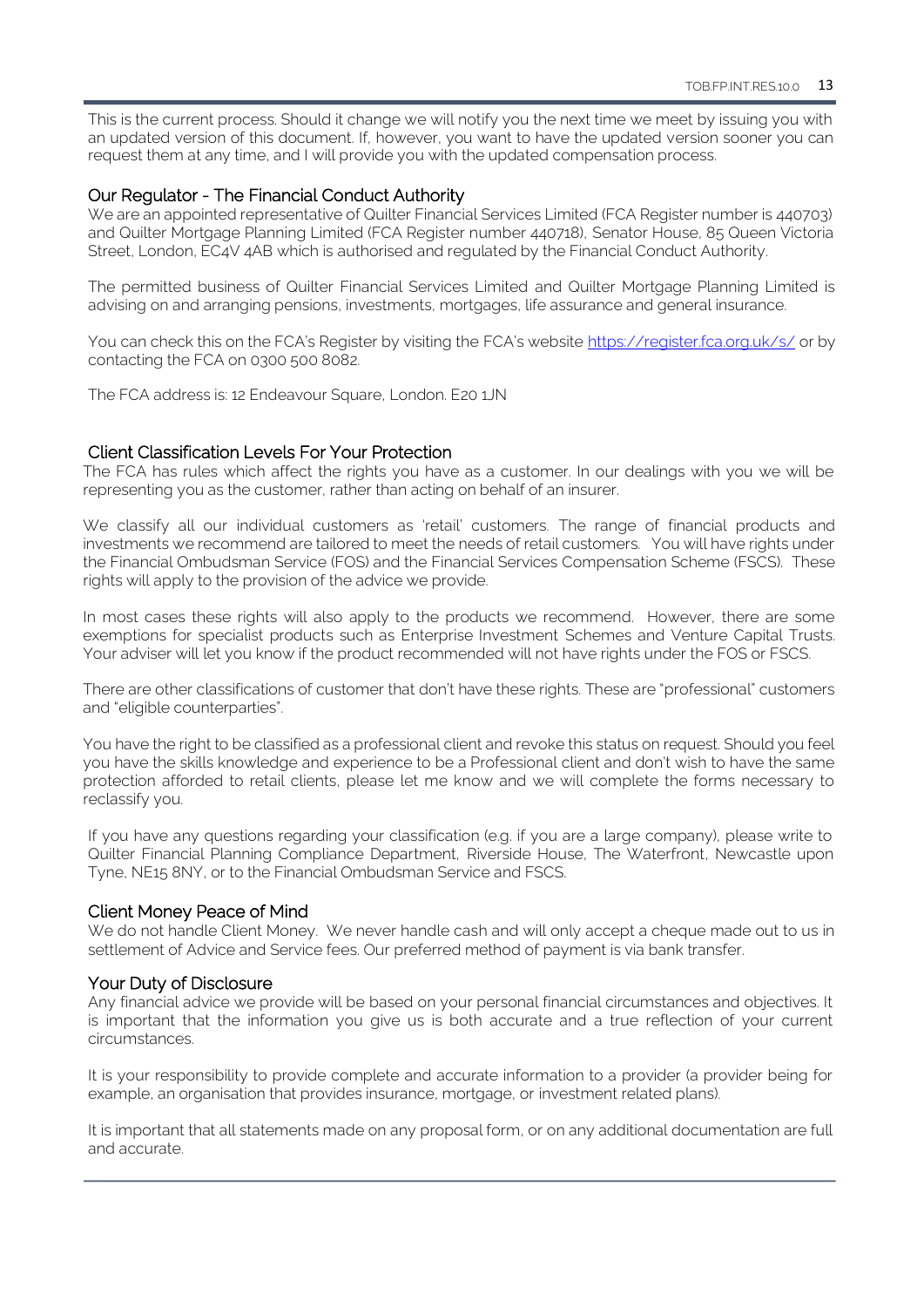Please be aware that if you fail to disclose any relevant information, or any change of circumstances to a provider, then the terms of your desired plan may be invalidated (e.g. an insurance claim may not be paid). We strongly recommend that the information you provide is checked thoroughly prior to submission.

#### Investment Advice and Recommendations Scope

Any investment advice your adviser provides will be based on your personal financial circumstances and objectives. We will confirm these and the reasons for any recommendation in a Suitability Advice Report.

If you have asked for any restrictions on the types of investment or the markets you wish to invest in, these will be confirmed in the Suitability Advice Report. We will always make it clear when products are not within the 'regulated' scope and advise you of your rights.

#### Paying For Advised Services

Where payments are facilitated through a product, this will impact the actual amount remaining invested. Payment of the initial Advice and Ongoing Service fees facilitated by the relevant Product Providers or Platform administrators will be as a percentage of contributions invested or of the value of the plan's value/funds under management as at the anniversary of the initial investment. As such, the cash equivalent amount will vary depending on the value at the time.

Providers/Platform administrators will detail the specific process they operate to facilitate a fee in their literature. If you opt to pay the Adviser Charge directly (not through a product) an invoice will also be provided, which must be settled within 14 days of issue (we reserve the right to charge interest on late payments at a rate of 3% above Bank base rate).

Full details of the final Advice will be provided in the Suitability Advice Report. Full details of any future Service fee will be provided either in the Suitability Advice Report or 'Authority to Proceed' document prepared for you by your Adviser. You may also be asked to sign and return a copy of the Authority to Proceed document to confirm your understanding and acceptance of the arrangements.

#### Cancellation / Termination of Authority

The Ongoing Service fee or our authority to act on your behalf can be cancelled at any time without any penalty by email or post using contact details provided. These methods ensure we have an audit trail for your instruction. You will be responsible for cancelling any instructions from your bank. If the fee is being taken from your investments we will endeavour to instruct the Provider, Platform or DFM to stop the fee within 5 working days of receiving your instructions and refund any over payment if we are unable to meet this commitment.

You may ask us for an updated estimate of your advice fee at any time and you may ask us not to exceed a given amount without checking with you first.

#### Investment Advice Refunds

Our standard policy is that in circumstances where this agreement is terminated, a recommendation is not followed through to implementation, or a product arranged is cancelled at any time, no refunds will be given, and all work undertaken will be billable and due. Please note that this does not affect your statutory rights or ability to complain.

If you cancel your investment(s) in the cooling off period or stop regular contribution payments the fee will no longer be due unless a minimum fee is stated in this Terms of Business and your Adviser Charging Agreement/Authority to Proceed.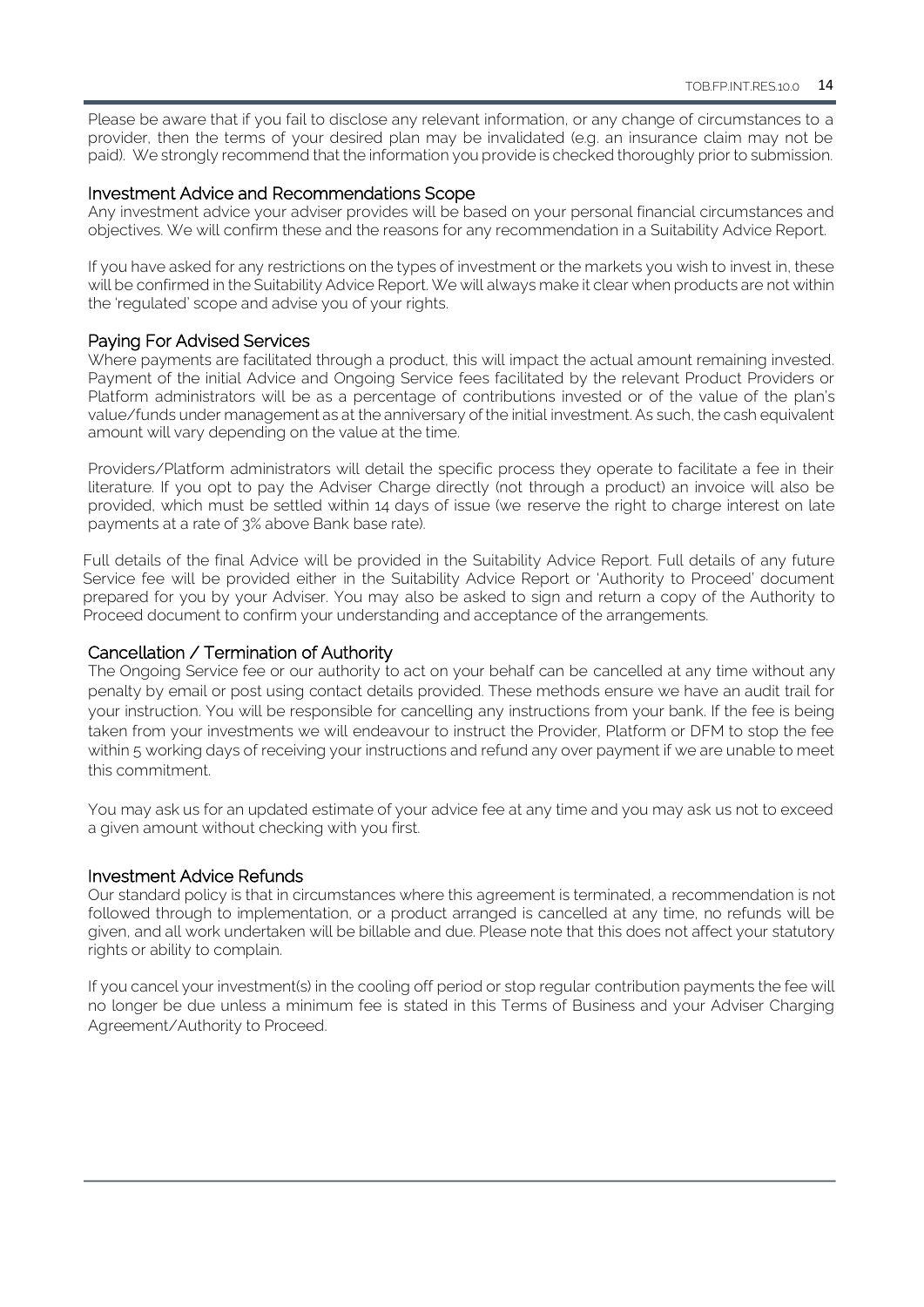#### Language

Unless agreed by us at outset all communication will be completed in English. We will communicate in a manner that is convenient to you, this could include Face-to-Face meetings, Post, E-mail and by telephone.

#### Location of Advice

All advice will be conducted in the UK. We do not have permissions to give advice when either you or I are located in any overseas location.

#### Timing of Reports

Financial Planning: I will send you a Suitability Advice Report setting out the reasons for my recommendation at the time of my recommendation and where applicable before implementing any advice that I have recommended.

Mortgage Advice: I will send you a Suitability Advice Report setting out the reasons for my recommendation within 15 days of making that recommendation.

Protection Advice: I will send you a Demands and Needs statement setting out the reasons for my recommendation before the policy starts. If I am advising you by telephone, and the policy starts on the same day the Demands and Needs statement will be sent by the end of the next working day.

If you would like this in an alternative format e.g. Braille, Moon, Clear and Large Print, Audio documents (Cassette, CD, MP3 or Wav) or any other languages please let me know.

## VAT

The service we provide is described as an 'intermediation' service. This means we provide advice with the intention of acting between you and a product provider to arrange a financial product or service. If we did not do this, we would be liable for VAT on the fees charged. VAT is not applicable on the fees we charge for intermediation services. In arranging the sale of retail financial products an adviser fee made for advice, even if you decide not to proceed with the purchase of the recommended product, will remain VAT free where the adviser has provided you with full advice services up to that point, including all relevant documentation.

The adviser fee made for an ongoing service is also VAT free provided it is in respect of an intermediation service. This means activities such as topping up an investment or utilising available investment tax allowances, such as the ISA allowance. In the event that the advice services we provide become ancillary to our intermediation services, VAT may become chargeable (e.g. we review your entire financial circumstances but make no or limited recommendations).

Should this change in the future, and where VAT becomes due, we will notify you before conducting any further work. In any case, where VAT is payable on our services it will be charged in addition to the agreed fee.

However, where a Discretionary Fund Manager (DFM) forms part of a solution, then VAT may become chargeable.

## Declaration of Other Interests

To ensure that customer interests are always put first, we operate a robust Conflict of Interest and Inducements Policy. If a potential conflict of interest does arise it will be actively managed, and we have arrangements in place to ensure that all our clients are treated fairly. If we feel that our interests conflict with yours, you will be contacted, and we will obtain your consent to proceed. Our conflict of interest policy is available on request.

#### Our Loans and Ownership

Quilter Financial Services Ltd, Quilter Wealth Ltd and Quilter Mortgage Planning Ltd are part of the Quilter Group. The Quilter Group of companies offers a range of pension, protection, and investment solutions